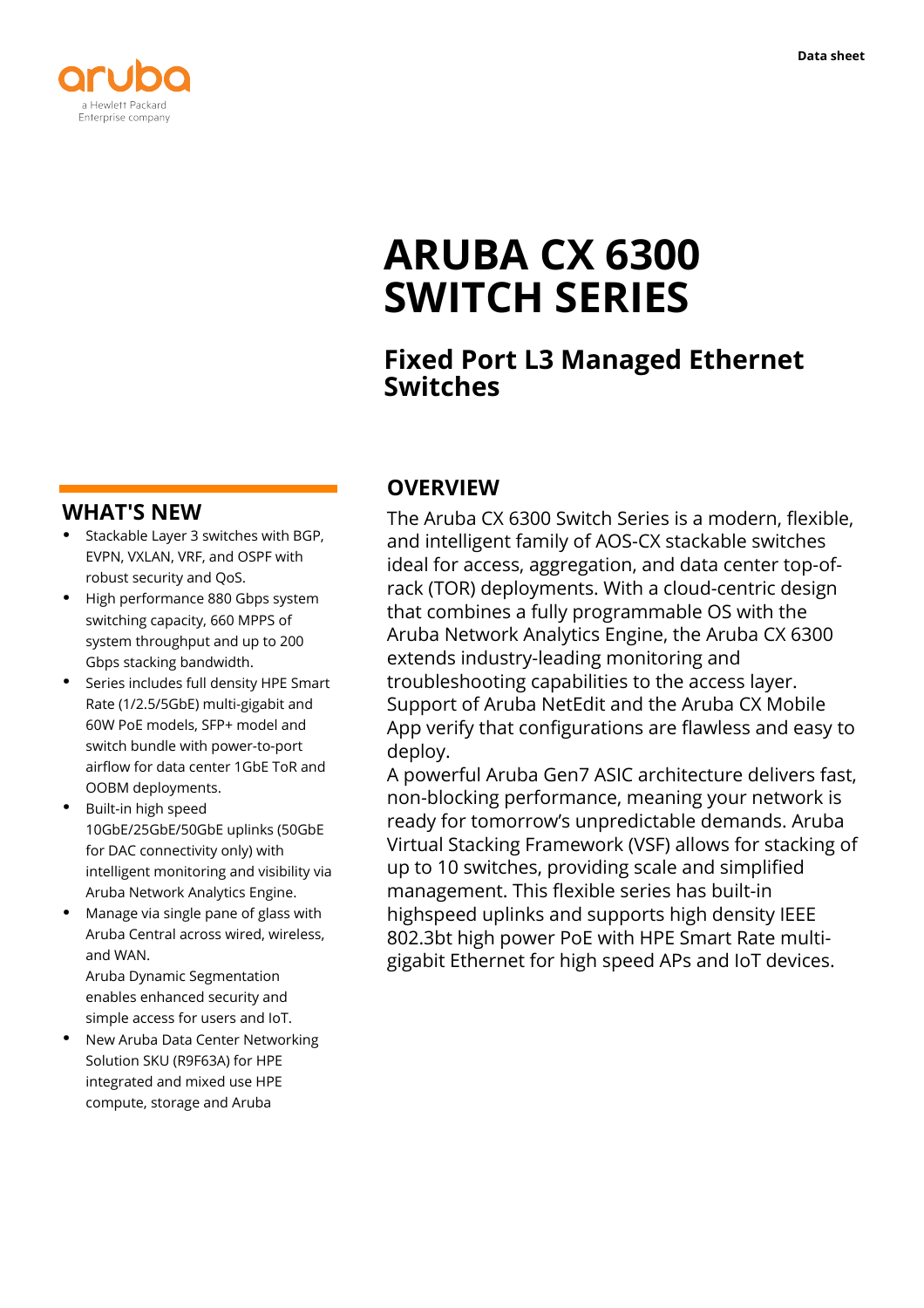networking configuration and deployments.

### **FEATURES**

#### **Automation and Analytics**

The Aruba CX 6300 Switch Series delivers unparalleled visibility with built-in analytics for real-time monitoring and troubleshooting to help fix problems faster. The Aruba Network Analytics Engine (NAE) automatically interrogates and analyzes events that can impact network health.

Advanced telemetry and automation provide the ability to easily identify and troubleshoot network, system, application and security related issues easily, through the use of Python agents and REST APIs.

The Time Series Database (TSDB) stores configuration and operational state data, making it available to quickly resolve network issues.

Aruba NetEdit support provides automation that allows for rapid network-wide changes, and helps ensure policy conformance post network updates.

#### **Performance and Power**

The Aruba CX 6300 Switch Series uses a fully distributed architecture with Aruba Gen7 ASICs that deliver very low latency, increased packet buffering, and adaptive power consumption. All switching and routing are wire-speed to meet the demands of bandwidth-intensive applications.

Aruba Virtual Switching Framework (VSF) allows you to quickly grow your network using high performance front plane stacking. Four builtin QSFP28 ports support speeds of 1GbE, 10GbE, 25GbE, and 50GbE (50GbE for DAC connectivity only) for a total of up to 200 Gbps of stacking throughput per switch.

Deploy wireless access points and IoT devices with Aruba CX 6300 models that offer high density HPE Smart Rate multi-gigabit Ethernet with 60W PoE on every port for a total of 2880W of PoE.

48 port switch bundle with power-to-port airflow designed for top-ofrack (TOR) and out-of-band-management (OOBM) data center deployments.

#### **Smarter Segmentation**

The Aruba CX 6300 Switch Series supports Aruba Dynamic Segmentation that automatically applies and enforces user, device, and application-aware policies on Aruba wired and wireless infrastructures.

Automated device profiling, role-based access control, and Layer 7 firewall features deliver enhanced visibility and performance for a better overall experience for both IT and end-users alike.

Switch-to-switch tunnels enable scalable multi-tenancy support with VXLAN to VRF mapping, while allowing policy application via user roles.

#### **New Aruba Data Center Networking Solution SKUs for HPE**

Hewlett Packard Enterprise and Aruba offer customers highly differentiated pre-engineered IT infrastructure solutions that span a wide variety HPE compute, storage, networking that span virtualization, vSAN, HCI, HPC, MCS, Microsoft, SAP HANA, Vmware, Nutanix application and IaaS service offerings.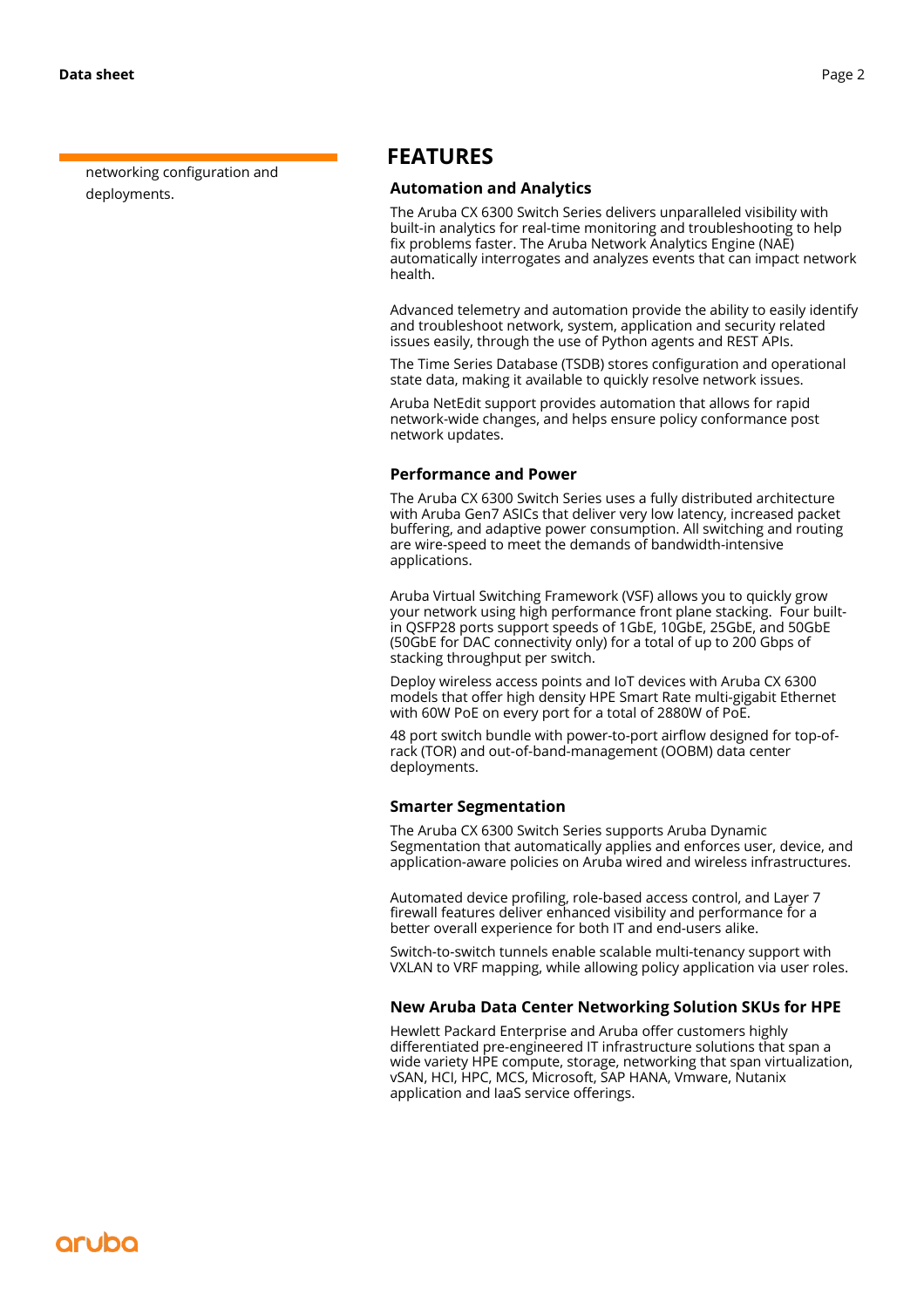Aruba 10/25 and 40/100G CX switches can be deployed as part of these solutions and is often designed into these integrated solutions along with HPE ProLiant DL/DX servers, SimpliVity, Nimble, Synergy, Cray Shasta, Cray ClusterStor, Superdome Flex and HPE GreenLake.

These ready-to-deploy, integrated IT data center solutions help simplify and speed IT service delivery while reducing the time, risk, and expertise needed to deploy complex solutions.

Use these new tracking SKUs (R9FXXX) when Aruba CX switches are included in HPE integrated and mixed compute, storage and networking configuration and deployments.

# **Technical specifications Aruba CX 6300 Switch Series**

| <b>Ports</b>                       | Up to 48 ports of HPE Smart Rate (1/2.5/5GbE) or 10/100/1000BASE-T, or 24 ports of SFP+<br>4 ports of SFP56<br>PoE+ available on select models |
|------------------------------------|------------------------------------------------------------------------------------------------------------------------------------------------|
| <b>Memory and processor</b>        | Quad Core ARM Cortex™ A72 @ 1.8GHz, 8 GBytes DDR4<br>32 GBytes eMMC<br>8 MB Shared Packet Buffer Memory                                        |
| <b>Throughput</b>                  | Up to 654 Mpps, depending on model and configuration                                                                                           |
| <b>Switching capacity</b>          | Up to 880 Gbps, depending on model and configuration                                                                                           |
| <b>PoE capability</b>              | Up to 2,880 W, depending on model and installed power supplies                                                                                 |
| <b>Stacking capabilities</b>       | Up to 10 switches per stack                                                                                                                    |
| <b>Management features</b>         | Aruba AirWave<br>Aruba Central Network Management<br>Aruba NetEdit<br>Command-line interface<br>SNMP v2c/v3<br><b>RMON</b>                     |
| <b>Product Dimensions (metric)</b> | 4.4 x 44.2 x 38.5 cm, maximum, depending on model                                                                                              |
| Weight                             | 6.02 kg, maximum, depending on model                                                                                                           |